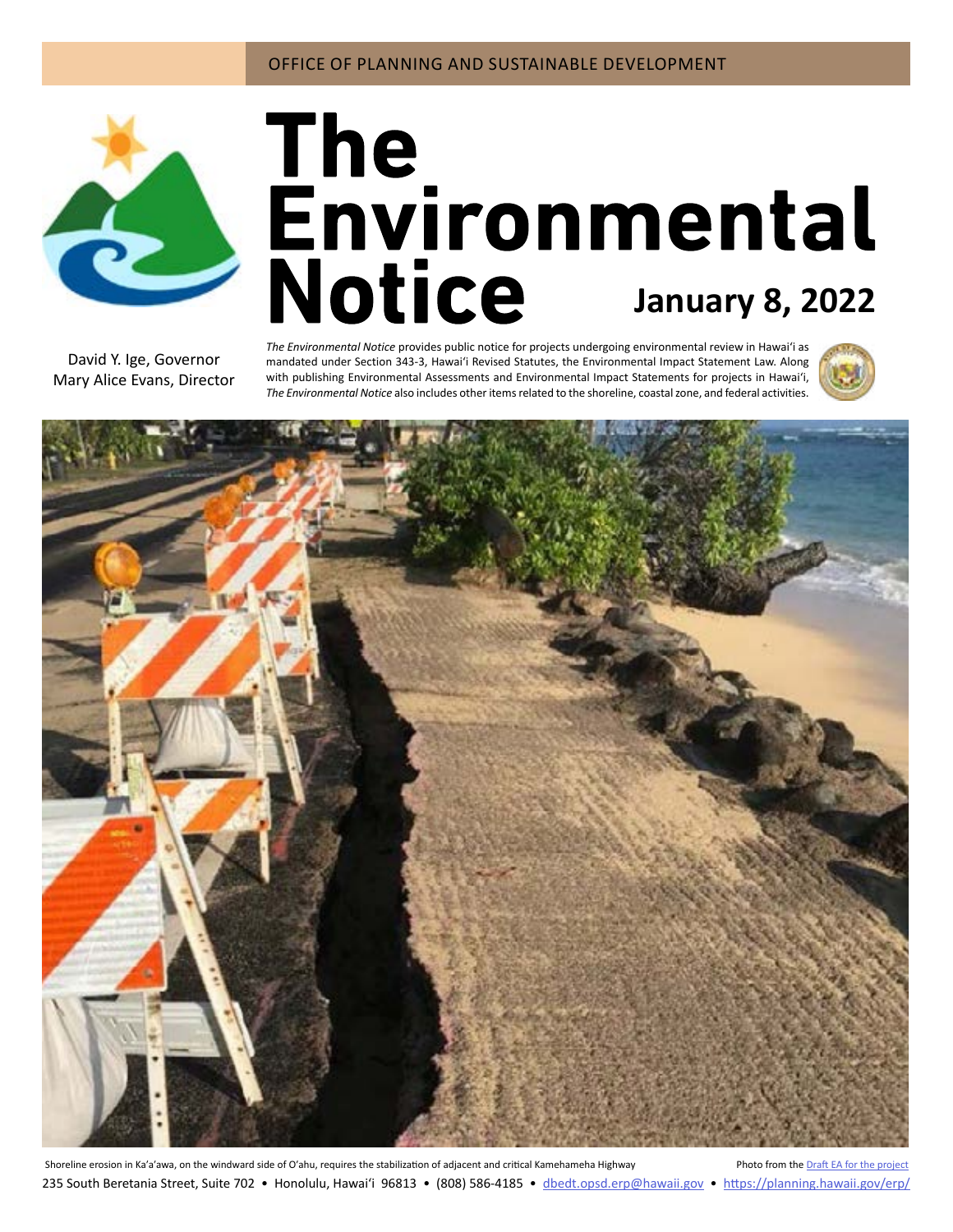## Table of Contents

| $O'$ AHU                                                                                                                                                                                                                       |  |
|--------------------------------------------------------------------------------------------------------------------------------------------------------------------------------------------------------------------------------|--|
|                                                                                                                                                                                                                                |  |
| James Campbell High School Athletic Complex Facilities and Master Plan--Draft EA (AFNSI) [10] [10] James Campbell High School Athletic Complex Facilities and Master Plan-Draft EA (AFNSI) [10] [10] James Campbell High Schoo |  |
|                                                                                                                                                                                                                                |  |
|                                                                                                                                                                                                                                |  |
|                                                                                                                                                                                                                                |  |
|                                                                                                                                                                                                                                |  |
| <b>SHORELINE NOTICES</b>                                                                                                                                                                                                       |  |
|                                                                                                                                                                                                                                |  |
|                                                                                                                                                                                                                                |  |
| <b>COASTAL ZONE MANAGEMENT NOTICES</b>                                                                                                                                                                                         |  |
|                                                                                                                                                                                                                                |  |
|                                                                                                                                                                                                                                |  |
|                                                                                                                                                                                                                                |  |
|                                                                                                                                                                                                                                |  |

# **ANNOUNCEMENTS**

• The 2022 Publication Calendar is attached at the end of this issue; you may also access it on our [website!](https://planning.hawaii.gov/erp/)

• While we reserve the right to make edits to correct errors on submitted Publication/web forms, we certainly prefer that information is reviewed and corrected prior to submittal. Please submit early so that complete and accurate documents have been received by the deadline; the rules say documents can not be added, corrected or exchanged after the deadline!

• Information will be provided about new URLs/hyperlinks for existing and future files as a new server for our evolving website comes online. While we hope for a seamless transition, please be patient as hiccups and wrinkles are bound to appear!

# Statewide Map of New HRS Chapter 343 Documents & Determinations

[Kamehameha Hwy at Kaʹaʹawa](#page-2-0)

[Barbers Point Solar Project](#page-3-0)

[James Campbell High School](#page-2-0)

**LEGEND** New document count in this issue: 3 total O - HRS § 343-5(b) Agency Actions: 2  $\bullet$  - HRS § 343-5(e) Applicant Actions: 1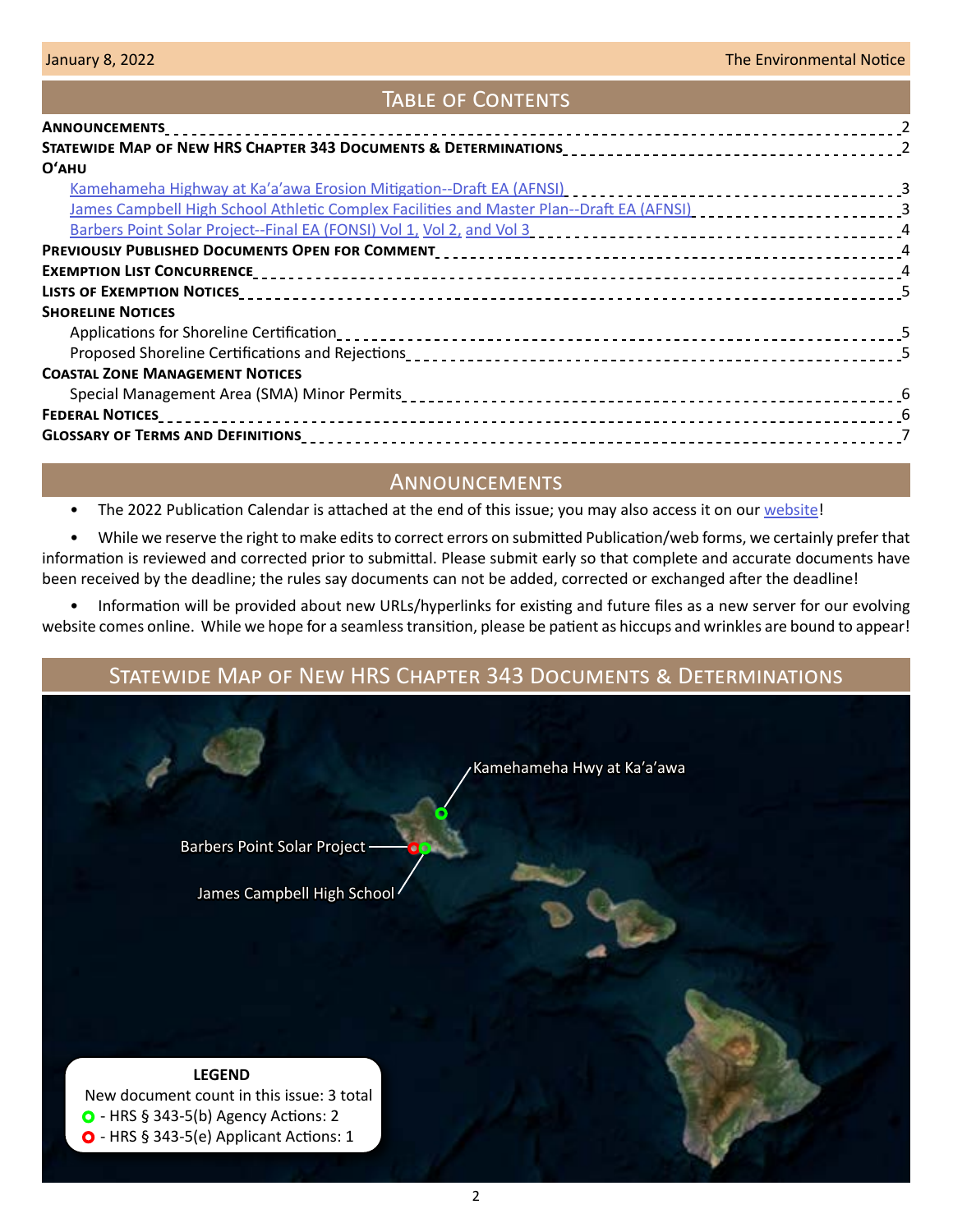# Oʻahu

## <span id="page-2-0"></span>**Kamehameha Highway at Ka**ʹ**a**ʹ**[awa Erosion Mitigation--Draft EA \(AFNSI\)](http://oeqc2.doh.hawaii.gov/Doc_Library/2022-01-08-OA-DEA-Kamehameha-Highway-at-Kaaawa-Erosion-Mitigation.pdf)**

| <b>HRS §343-</b><br>5(a) Trigger           | (1) Propose the use of state or county lands or the use of state or county funds<br>(2) Propose any use within any land classified as a conservation district<br>(3) Propose any use within a shoreline area                                             |
|--------------------------------------------|----------------------------------------------------------------------------------------------------------------------------------------------------------------------------------------------------------------------------------------------------------|
| District(s)                                | Ko'olauloa                                                                                                                                                                                                                                               |
| TMK(s)                                     | $(1) 5 - 1 - 002:025$                                                                                                                                                                                                                                    |
| Permit(s)                                  | Department of the Army (NWP 3-Maintenance), Conservation District Use Permit                                                                                                                                                                             |
| Proposing/<br><b>Determining</b><br>Agency | State of Hawai'i, Department of Transportation<br>Jiangli Guo, (808) 832-3405, jiangli.guo@hawaii.gov<br>2530 Likelike Highway, Honolulu, HI 96819                                                                                                       |
| <b>Consultant</b>                          | Sea Engineering, Inc.; 41-305 Kalaniana'ole Highway, Waimānalo, HI 96795<br>Scott Sullivan, (808) 460-3437, ssullivan@seaengineering.com                                                                                                                 |
| <b>Status</b>                              | Statutory 30-day public review and comment period starts. Comments are due by February 7, 2022. Please click on title<br>link above to read the document, then address comments to the proposing/determining agency at ssullivan@seaengineer-<br>ing.com |

The project site is an approximately 450-foot length of roadside shoreline along Hawaiʹi State Route 83 (HI-83), known as Kamehameha Highway. Kamehameha Highway is the only highway serving windward Oʹahu coastal communities, and is the primary access for police, fire, and emergency medical services. The project site is located on the makai side of the highway, in the community of Ka'a'awa, and is located directly seaward of Ka'a'awa Elementary School. A 400-foot-long section of Kamehameha Highway has become undermined due to shoreline erosion. The undermining has destabilized the highway shoulder, and if it continues it may result in damage to the highway itself. The proposed action is to construct an engineered sloping rock riprap revetment to mitigate the erosion threat to the highway. The revetment crest will be +8 feet, and the structure will be approximately 25 feet wide and approximately 450 feet long.

## **[James Campbell High School Athletic Complex Facilities and Master Plan--Draft EA \(AFNSI\)](http://oeqc2.doh.hawaii.gov/Doc_Library/2022-01-08-OA-DEA-James-Campbell-High-School-Athletic-Complex-Facilities-and-Master-Plan.pdf)**

| HRS §343-<br>5(a) Trigger                  | (1) Propose the use of state or county lands or the use of state or county funds                                                                                                                                                             |
|--------------------------------------------|----------------------------------------------------------------------------------------------------------------------------------------------------------------------------------------------------------------------------------------------|
| District(s)                                | 'Ewa                                                                                                                                                                                                                                         |
| TMK(s)                                     | $(1)$ 9-1-001: 002                                                                                                                                                                                                                           |
| Permit(s)                                  | City and County of Honolulu Building Permits                                                                                                                                                                                                 |
| Proposing/<br><b>Determining</b><br>Agency | State of Hawai'i, Department of Education<br>Karynn Yoneshige, (808) 784-5127, karynn.yoneshige@k12.hi.us<br>P.O. Box 2360, Honolulu, HI 96804                                                                                               |
| <b>Consultant</b>                          | Environmental Communications, Inc.; P.O. Box 236097, Honolulu, HI 96823<br>Taeyong Kim, (808) 528-4661, tkim@environcom.com                                                                                                                  |
| <b>Status</b>                              | Statutory 30-day public review and comment period starts. Comments are due by February 7, 2022. Please click on title<br>link above to read the document, then address comments to the proposing/determining agency and copy the consultant. |

The proposed project is a programmatic document for future improvements on the James Campbell High School campus as well as an environmental assessment that specifically address improvements for the athletic facilities for the campus. Presently funded is a new athletic complex that will consist of new bleachers, girls and boys locker rooms, fitness and trainer rooms, broadcast booth, weight training rooms, a new ticket booth, concession stand and public toilets and other support services.

Other future master plan components include renovated fields, new parking areas, relocation of portable buildings to facility a new internal circulation road, new covered play courts to replace Ilima Intermediate's outdoor courts, a new parking garage, a new multipurpose building, additional play courts, replacement of visitor's bleachers and other modernization improvements.

The proposed project cost is \$18,000,000.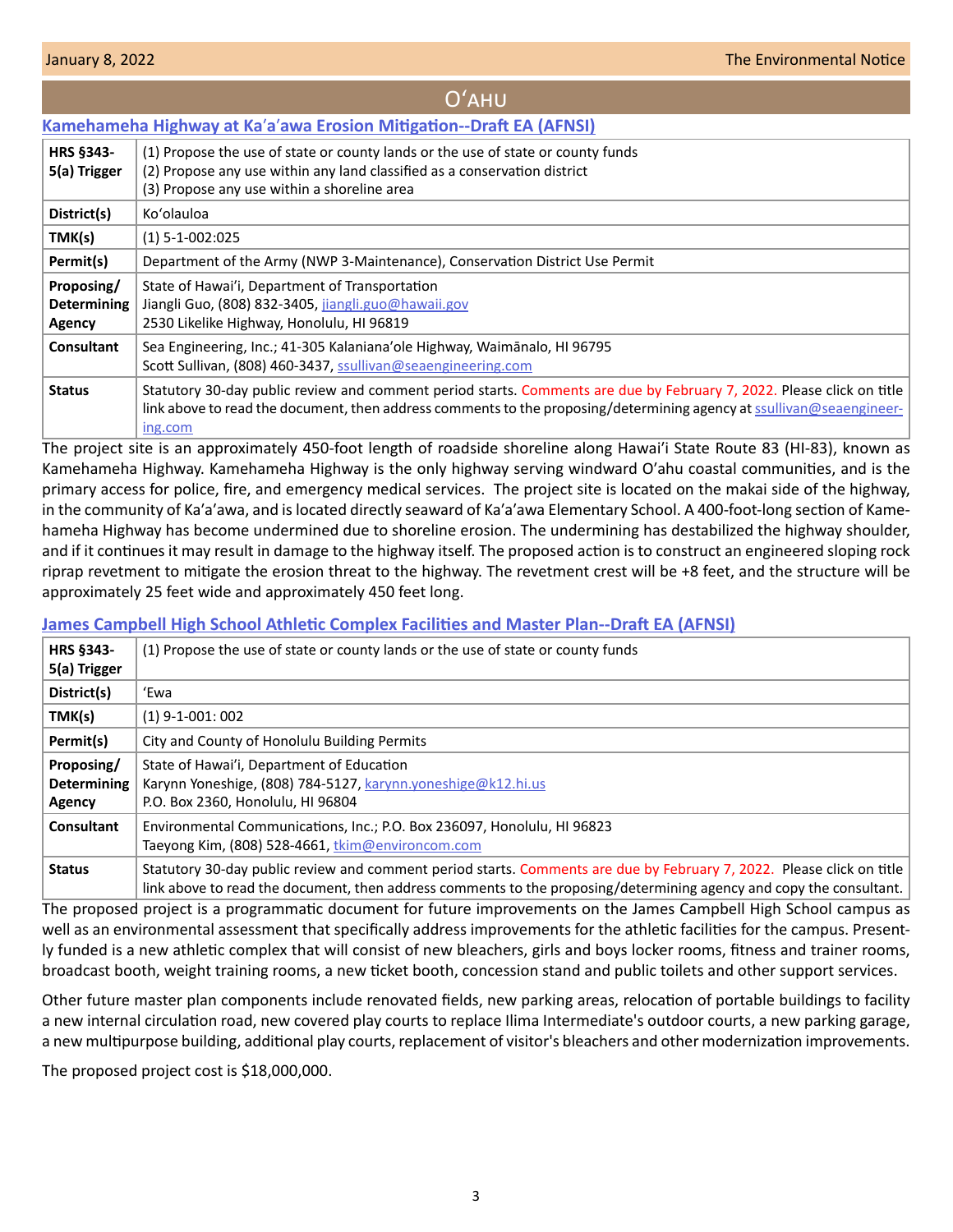<span id="page-3-0"></span>

|                                  | Barbers Point Solar Project--Final EA (FONSI) Vol 1, Vol 2, and Vol 3                                                                                                                                                                                                                                                                                                                                                                                                                                                                                                                        |
|----------------------------------|----------------------------------------------------------------------------------------------------------------------------------------------------------------------------------------------------------------------------------------------------------------------------------------------------------------------------------------------------------------------------------------------------------------------------------------------------------------------------------------------------------------------------------------------------------------------------------------------|
| <b>HRS §343-</b><br>5(a) Trigger | (1) Propose the use of state or county lands or the use of state or county funds<br>(4) Propose any use within any historic site as designated in the National Register or Hawai'i Register                                                                                                                                                                                                                                                                                                                                                                                                  |
| District(s)                      | 'Ewa                                                                                                                                                                                                                                                                                                                                                                                                                                                                                                                                                                                         |
| TMK(s)                           | $(1)$ 9-1-013:038 and 040; and 9-1-016:027                                                                                                                                                                                                                                                                                                                                                                                                                                                                                                                                                   |
| Permit(s)                        | Hawai'i Community Development Authority (HCDA) Conditional Use Permit, Development Permit,<br>and Variance; HRS Chapter 6E Compliance (Historic Preservation Review); Hawai'i Department of<br>Transportation (HDOT) Use and Occupancy Permit and Permit to Perform Work Upon State Highways, National<br>Pollutant Discharge Elimination System (NPDES) Permit; Hawai'i Department of Health Community Noise Permit;<br>City and County of Honolulu Building Permit and Grading and Grubbing Permit; Federal Aviation Administration<br>(FAA) Notice of Proposed Construction or Alteration |
| <b>Approving</b><br>Agency       | State of Hawai'i, Department of Hawaiian Home Lands<br>Andrew Choy, (808) 620-9500, dhhl.planning@hawaii.gov<br>P.O. Box 1879, Honolulu, HI 96805                                                                                                                                                                                                                                                                                                                                                                                                                                            |
| <b>Applicant</b>                 | Barbers Point Solar, LLC; 3636 Nobel Drive, Suite 360, San Diego, CA 92122<br>Julia Mancinelli, (604) 345-4009, barberspointsolar@innergex.com                                                                                                                                                                                                                                                                                                                                                                                                                                               |
| <b>Consultant</b>                | Tetra Tech, Inc.; 737 Bishop Street, Suite 2340, Honolulu, HI 96813-3201<br>Leslie McClain, (503) 222-4536, leslie.mcclain@tetratech.com                                                                                                                                                                                                                                                                                                                                                                                                                                                     |
| <b>Status</b>                    | Finding of No Significant Impact (FONSI) determination                                                                                                                                                                                                                                                                                                                                                                                                                                                                                                                                       |

Oʻahu (continued)

The proposal involves the construction and operation of a 15 megawatt (MW) solar photovoltaic system coupled with a 60 MW-hour battery energy storage system as well as ancillary support infrastructure in east Kalaeloa, Oʻahu. The solar arrays will be located on DHHL lands and the project would interconnect with Hawaiian Electric's island-wide grid via an approximately 1.2-mile overhead and underground generation-tie line that would extend from the Project's substation, north along Coral Sea Road within HDOT Right-of-Way, to a termination point on an existing transmission line located on TMK 9-1-016:027. Power generated from the Project would be sold to Hawaiian Electric under a 25‐year power purchase agreement. The Project will be decommissioned at the end of its useful life and the Project area would be returned to substantially pre-development condition.

# Previously Published Documents Open for Comment

**Status:** The comment period for these projects began previously. Comments are due January 24, 2022. Please click on the links below to read a document, then send comments to the relevant agency and copy any relevant applicant and/or consultant identified in the submission form that follows the initial agency letter.

#### **Kaua**ʹ**i**

**Kai** ʹ**[Ōlino Affordable Housing Development--Draft EA \(AFNSI\)](http://oeqc2.doh.hawaii.gov/Doc_Library/2021-12-23-KA-DEA-Kai-Olino-Affordable-Housing-Development.pdf)**

# **O**ʹ**ahu**

**[Hale Moiliili 820 Isenberg Street--Draft EA \(AFNSI\)](http://oeqc2.doh.hawaii.gov/Doc_Library/2021-12-23-OA-DEA-Hale-Moiliili-820-Isenberg-Street.pdf) [Sand Island Wastewater Treatment Plant Bioconversion Facility Upgrades--Draft EA \(AFNSI\)](http://oeqc2.doh.hawaii.gov/Doc_Library/2021-12-23-OA-DEA-Sand-Island-WWTP-Bioconversion-Facility-Upgrades.pdf)**

#### **Maui**

**[Mākena State Park Improvements--Draft EA \(AFNSI\)](http://oeqc2.doh.hawaii.gov/Doc_Library/2021-12-23-MA-DEA-Makena-State-Park-Improvements.pdf) [Waiehu Residential Community--Draft EA \(AFNSI\)](http://oeqc2.doh.hawaii.gov/Doc_Library/2021-12-23-MA-DEA-Waiehu-Residential-Community.pdf)**

# Exemption List Concurrence

Pursuant to  $HAR \S 11-200.1-16$ , the Environmental Advisory Council (EAC) has reviewed and concurred upon the following agency exemption list, which is a guidance document for the referenced agency's use in considering the propriety of specific exemptions. The listed types of actions may be exempted from the requirement to prepare an EA. The EAC's date of concurrence is posted on the list. Click on the link to view or download the list.

**[City and County of Honolulu, Department of Transportation Services](http://oeqc2.doh.hawaii.gov/Agency_Exemption_Lists/Honolulu-Department-of-Transportation-Services-Exemption-List-2022-01-04.pdf)**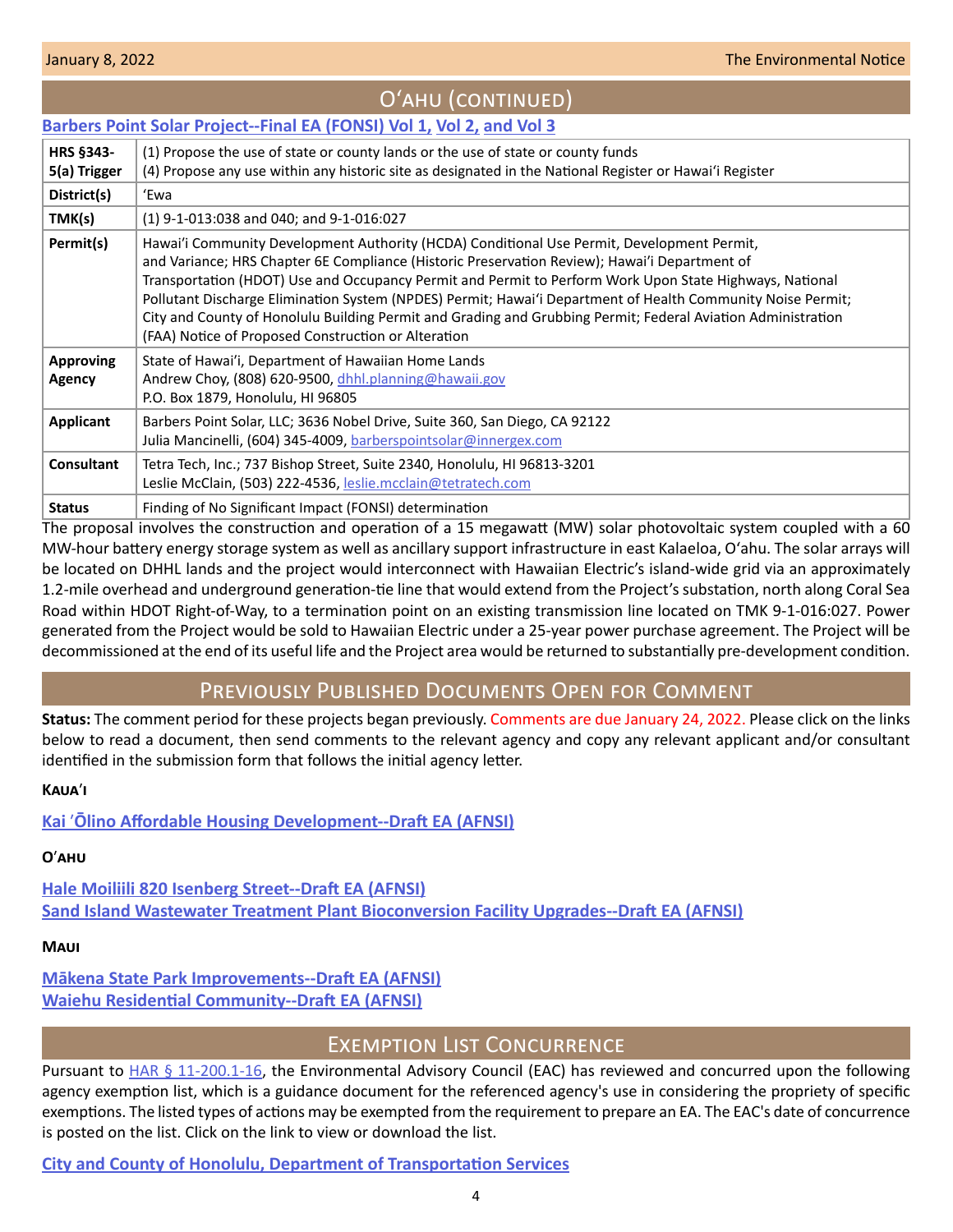# Lists of Exemption Notices

<span id="page-4-0"></span>Pursuant to [HAR § 11-200.1-17](https://health.hawaii.gov/opppd/files/2019/08/11-200.1.pdf), State and county agencies that have determined specific actions to be exempt from the requirement to prepare an EA are required to submit a listing of such exemptions made during the previous month. Following are Lists of Exemption Notices submitted by various agencies for December 2021; please reach out to the identified agency contact on each list for additional information about any specific exemption:

#### **State of Hawai**ʻ**i**

[Department of Accounting and General Services](http://oeqc2.doh.hawaii.gov/List_Ex_Notice/2022-01-08-SOH-DAGS-List-of-Exemptions-Dec-2021.pdf) [Department of Education](http://oeqc2.doh.hawaii.gov/List_Ex_Notice/2022-01-08-SOH-DOE-List-of-Exemptions-Dec-2021.pdf) [Department of Land and Natural Resources](http://oeqc2.doh.hawaii.gov/List_Ex_Notice/2022-01-08-SOH-DLNR-List-of-Exemptions-Dec-2021.pdf) [Department of Transportation](http://oeqc2.doh.hawaii.gov/List_Ex_Notice/2022-01-08-SOH-DOT-List-of-Exemptions-Dec-2021.pdf)

#### **City and County of Honolulu**

[Department of Design and Construction](http://oeqc2.doh.hawaii.gov/List_Ex_Notice/2022-01-08-CCH-DDC-List-of-Exemptions-Dec-2021.pdf) [Department of Land Management](http://oeqc2.doh.hawaii.gov/List_Ex_Notice/2022-01-08-CCH-DLM-List-of-Exemptions-Dec-2021.pdf)

#### **County of Maui**

[Department of Planning](http://oeqc2.doh.hawaii.gov/List_Ex_Notice/2022-01-08-COM-Planning-Dept-List-of-Exemptions-Dec-2021.pdf)

# **SHORELINE NOTICES**

# Applications for Shoreline Certification

The shoreline certification applications below are available for review and comment at the Department of Land and Natural Resources offices on Kaua'i, Hawai'i, Maui, and Honolulu, 1151 Punchbowl Street, Room 220 ([HRS § 205A-42](https://www.capitol.hawaii.gov/hrscurrent/Vol04_Ch0201-0257/HRS0205A/HRS_0205A-0042.htm) and [HAR § 13-](https://dlnr.hawaii.gov/ld/files/2013/07/Ch13-222-Amend-Compil-Stand-Rev1.pdf) [222-12](https://dlnr.hawaii.gov/ld/files/2013/07/Ch13-222-Amend-Compil-Stand-Rev1.pdf)). **Maps and photos of each application file can be viewed [here](https://ags.hawaii.gov/survey/shoreline/#apps)**. All comments shall be submitted in writing to the State Land Surveyor, 1151 Punchbowl Street, Room 210, Honolulu, HI 96813 and postmarked no later than 15 calendar days from the date of this public notice of the application. For more information, call Ian Hirokawa at (808) 587-0420.

| File No. | Location                               | <b>TMK</b>                  | Applicant                                           | Owner                                                                           |
|----------|----------------------------------------|-----------------------------|-----------------------------------------------------|---------------------------------------------------------------------------------|
| OA-1976  | 57-091 Kamehameha Highway, O'ahu 96731 | $(1)$ 5-7-001: 048<br>& 049 | Engineers Surveyors Hawaii,<br>Inc.                 | Lot 13 BRE Turtle Bay Devel-<br>opment LLC/ Lot 14 BRE<br>Turtle Bay Resort LLC |
| OA-1977  | 55-587 Kamehameha Highway, O'ahu 96762 |                             | $(1)$ 5-5-003: 045   Hawaii Engineering Group, Inc. | <b>Robert Dahms</b>                                                             |
| OA-1978  | 55-559 Kamehameha Highway, O'ahu 96762 | $(1)$ 5-5-003: 018          | Leaps & Boundaries, Inc.                            | LFR Development V, LLC                                                          |
| MA-771   | 5157 Lower Honoapi'ilani Rd.           | $(2)$ 4-3-007: 002          | <b>Action Survey LLC</b>                            | BJ Ohana Partnership                                                            |
| KA-463   | 3610 Rice Street                       | $(4)$ 3-5-002: 002          | Honua Engineering, Inc.                             | RMR Group, Inc.                                                                 |

# Proposed Shoreline Certifications and Rejections

The shoreline notices below have been proposed for certification or rejection by the Department of Land and Natural Resourc-es [\(HRS § 205A-42](http://HRS § 205A-42) and [HAR § 13-222-26\)](https://dlnr.hawaii.gov/ld/files/2013/07/Ch13-222-Amend-Compil-Stand-Rev1.pdf). Any person or agency who wants to appeal shall file a notice of appeal in writing with DLNR no later than 20 calendar days from the date of this public notice. Send the appeal to the Board of Land and Natural Resources, 1151 Punchbowl Street, Room 220, Honolulu, Hawai'i 96813.

| File No. | <b>Status</b> | Location                                                               | тмк | Applicant                                             | Owner                                |
|----------|---------------|------------------------------------------------------------------------|-----|-------------------------------------------------------|--------------------------------------|
| OA-1968  |               | Proposed   47-123 Kamehameha Hwy., O'ahu   $(1)$ 4-7-019: 078<br>96744 |     | Walter P. Thompson, Inc.                              | Beverly Hoversland and<br>David Knox |
|          |               | OA-1973   Proposed   3037 Kalākaua Ave., O'ahu 96815                   |     | $(1)$ 3-1-033: 006 (Lot B)   Walter P. Thompson, Inc. | <b>Tonggs Holdings</b>               |
| MA-759   |               | Proposed   5050 Old Makena Road, Maui 96753   (2) 2-1-007: 100         |     | Akamai Land Surveying, Inc.   Arden Companies, LLC    |                                      |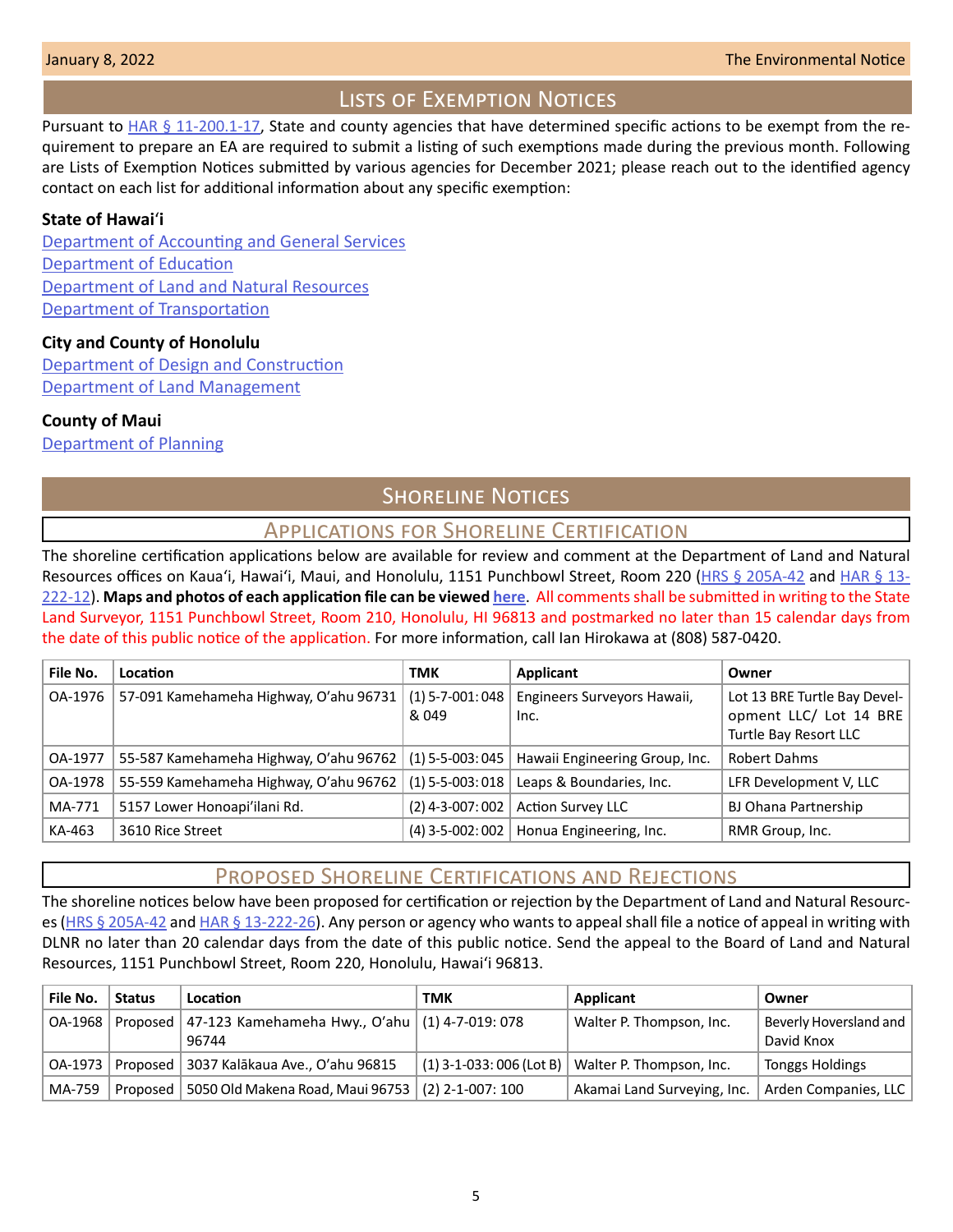# Coastal Zone Management Notices

# Special Management Area (SMA) Minor Permits

<span id="page-5-0"></span>The SMA Minor permits below have been approved (HRS  $\S$  205A-30). For more information, contact the relevant county/state planning agency: Honolulu [(808) 768-8014]; Hawaiʻi [East (808) 961-8288], [West (808) 323-4770]; Kauaʻi [(808) 241-4050]; Maui [(808) 270-7735]; Kakaʻako or Kalaeloa Community Development District [(808) 587-2841]

| Location (TMK)                     | <b>Description (File No.)</b>                                                          | <b>Applicant/Agent</b>            |
|------------------------------------|----------------------------------------------------------------------------------------|-----------------------------------|
| O'ahu: Waialua (6-8-005: 032 Por.) | New Single-Family Dwelling with Septic Tank System and<br>Leaching Field (2021/SMA-58) | Crozier Ohana LLC/Next Design LLC |
| O'ahu: Kailua (4-3-020: 051)       | Marut Residence Second Floor Addition (2021/SMA-62)                                    | Paul C. Marut/Owner Built Design  |
| O'ahu: Malaekahana (5-6-001: 090)  | Kanakamedala Residence - New Single-Family Dwelling (2021/<br>SMA-68)                  | Jason Shelley                     |
| O'ahu: Ka'alawai (3-1-041: 027)    | Ako Residence - New Fence (2021/SMA-78)                                                | Jason and Rhona Ako               |

# **FEDERAL NOTICES**

As a courtesy, listed below are some relevant entries from the Federal Register published since the last issue of *The Environmental Notice*. For more information, click on the title link, also available at [www.federalregister.gov](http://www.federalregister.gov).

**Proposed Rule: [Pacific Island Fisheries; 2022-2025 Annual Catch Limits and Accountablility Measures for Main Hawai](https://www.federalregister.gov/documents/2021/12/27/2021-27794/pacific-island-fisheries-2022-2025-annual-catch-limits-and-accountablility-measures-for-main)[ian Islands Uku \(Gray Jobfish\)](https://www.federalregister.gov/documents/2021/12/27/2021-27794/pacific-island-fisheries-2022-2025-annual-catch-limits-and-accountablility-measures-for-main) (published by the National Oceanic and Atmospheric Administration on 12/27/2021)** NMFS proposes to implement an annual catch limit (ACL) of 295,419 lb (134 metric tons (t)), an annual catch target (ACT) of 291,010 lb (132 t), and accountability measures (AM) for main Hawaiian Islands (MHI) uku for fishing years 2022, 2023, 2024, and 2025. These ACLs and ACTs apply to the total combined commercial and non-commercial catch of uku. As an in-season accountability measure, if NMFS projects that the total catch will reach the ACT in any given fishing year, we would close commercial and non-commercial uku fisheries in Federal waters for the remainder of the fishing year. As a post-season AM, if NMFS determines that the most recent three-year average total catch exceeded the ACL in a fishing year, we would reduce the ACL and ACT for the following fishing year by the amount of the overage. The proposed rule supports the long-term sustainability of MHI uku.

NMFS must receive comments by January 26, 2022. Please click on the title link above for more information and how to submit comments.



*Aprion virescens*, commonly known as "uku" in Hawaiian Photo By Jean-Lou Justine - Own work, CC BY-SA 4.0, <https://commons.wikimedia.org/w/index.php?curid=45869423>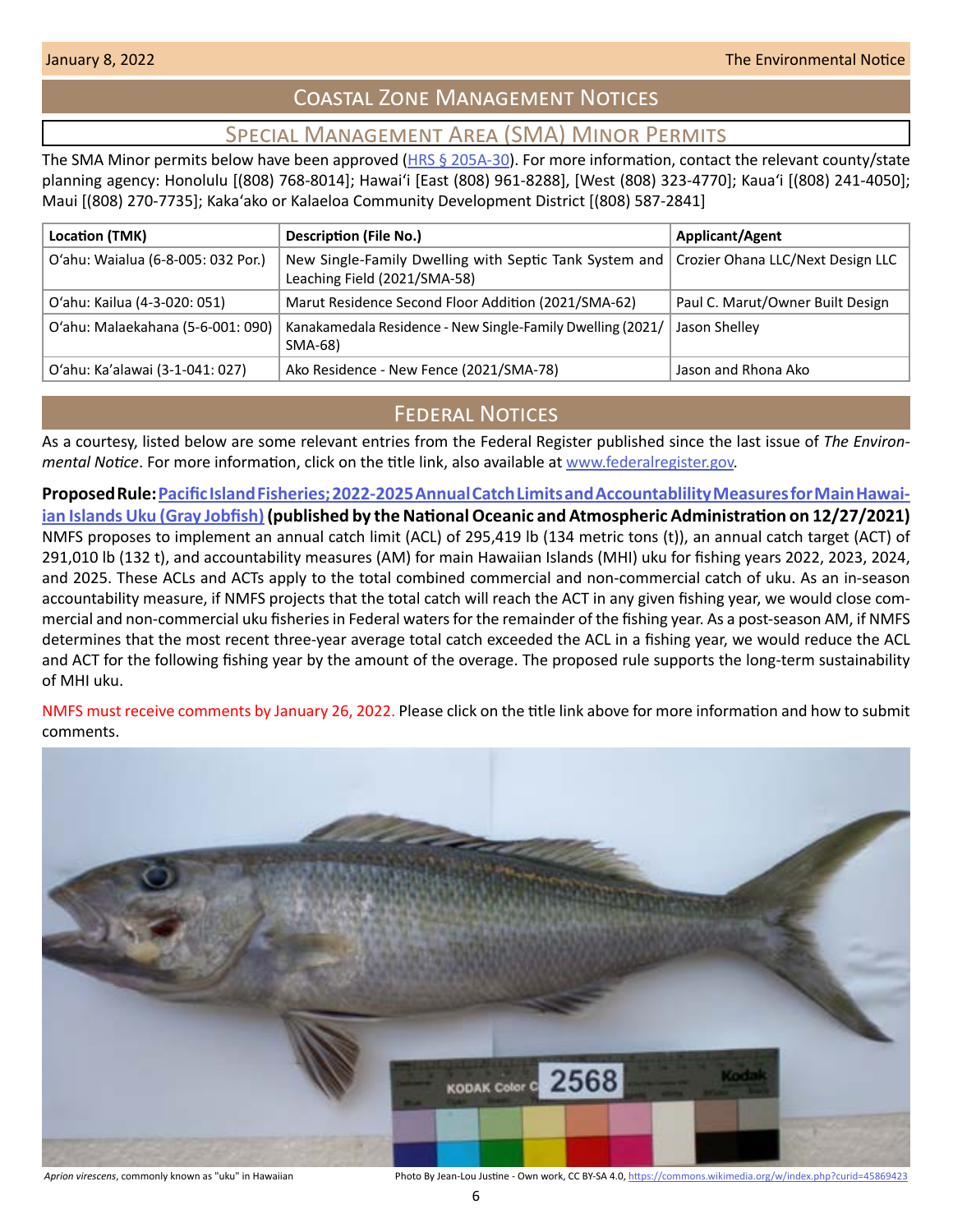#### Glossary of Terms and Definitions

#### <span id="page-6-0"></span>**Agency Actions**

Projects or programs proposed by any department, office, board, or commission of the state or county government which is part of the executive branch of that government per HRS 343-2.

#### **Applicant Actions**

Projects or programs proposed by any person who, pursuant to statute, ordinance, or rule, requests approval for a proposed action per **HRS 343-2**.

#### **Draft Environmental Assessment**

When an Agency or Applicant proposes an action that triggers HRS 343, an Environmental Assessment shall be prepared at the earliest practicable time to determine whether the action's environmental impact will be significant, and thus whether an environmental impact statement shall be required per HRS 343-5(b), for Agency actions and HRS 343-5(e), for Applicant actions. For actions for which the proposing or approving agency anticipates a Finding of No Significant Impact (AFNSI), a Draft EA (DEA) shall be made available for public review and comment for 30 days and public notice is published in this periodic bulletin.

#### **Final Environmental Assessment and Finding of No Significant Impact**

The action's proponent shall respond in writing to comments on a DEA received during the 30-day review period and prepare a Final EA (FEA) that includes those responses to determine whether an environmental impact statement shall be required. If there are no significant impacts, then the Agency will issue a Finding of No Significant Impact (FONSI). An Environmental Impact Statement (EIS) will not be required and the project has cleared HRS 343 requirements. The public has 30 days from the notice of a FONSI in this bulletin to challenge the FONSI in the Environmental Court and seek a ruling to require the preparation of an EIS.

#### **Final Environmental Assessment and Environmental Impact Statement Preparation Notice**

An EIS shall be required if the Agency finds that the proposed action may have a significant effect on the environment. The Agency shall file notice of such determination with OPSD called an EIS Preparation Notice (EISPN) along with the supporting Final EA. After the notice of the FEA-EISPN is published in this bulletin, the public has 30 days to request to become a consulted party and to make written comments. The public (including the Applicant) has 60 days from the notice of the EISPN in this bulletin to ask a court to not require the preparation of an EIS.

#### **Act 172-2012, Direct-to-EIS, Environmental Impact Statement Preparation Notice (with no EA)**

Act 172 in 2012 amended HRS 343 by providing for an agency to bypass the preparation of an environmental assessment for various actions that in the experience of the agency would clearly require the preparation of an EIS. The agency must submit its determination that an EIS is required for an action (Act 172-2012, EISPN) with a completed publication form detailing the specifics of the action. This starts a 30-day scoping period in which the agency or applicant must hold a public scoping meeting for the preparation of the Draft EIS. Written comments and responses on the EISPN must be incorporated into the subsequent Draft EIS and oral comments from the public scoping meeting must be recorded and submitted to OPSD with the Draft EIS.

#### **HEPA**

While technically there is no "Hawaiʻi Environmental Policy Act," HRS 343 is often referred to by this term.

#### **Act 312-2012, Secondary Actions in the Highway or Public Right Of Way**

Act 312-2012, amended HRS 343, by adding a new section (HRS 343-5.5., entitled "Exception to applicability of chapter"). HEPA allows for a statutory exception for "secondary actions" (those that involve infrastructure in the highway or public right-of-way) provided that the permit or approval of the related "primary action" (those outside of the highway or public-right-of-way and on private property) is not subject to discretionary consent and further provided that the applicant for the primary action submits documentation from the appropriate agency confirming that no further discretional approvals are required. An aid to understanding this is to visualize residential driveway improvements in the public rightof-way, versus, retail outlet driveway improvements in the public right-of-way.

#### **Draft Environmental Impact Statement**

After receiving the comments on the EISPN, the Agency or Applicant must prepare a Draft Environmental Impact Statement (DEIS). The content requirements of the DEIS shall contain an explanation of the environmental consequences of the proposed action including the direct, indirect and cumulative impacts and their mitigation measures. The public has 45 days from the first publication date in this bulletin to comment on a DEIS.

#### **Final Environmental Impact Statement**

After considering all public comments filed during the DEIS stage, the Agency or Applicant must prepare a Final EIS (FEIS). The FEIS must respond in a point-by-point manner to all comments from the draft and must be included in the FEIS. For Applicant projects, the Approving Agency is the Accepting Authority and must make a determination within 30 days or the FEIS is deemed accepted as a matter of law. For an Agency project, the Governor or the Mayor (or their designated representative) is the Accepting Authority, and unlike applicant actions, there is no time limit on the accepting authority reviewing the FEIS. Only after the FEIS is accepted may the project be implemented.

#### **Acceptability**

The Accepting Authority must be satisified that the FEIS meets three criteria (process, content, response to comments) to accept it. Whether the FEIS is accepted or not accepted, notice of the Acceptance Determination is published in this bulletin. The public has 60 days from publication to legally challenge the acceptance of a FEIS. For both Applicant and Agency actions, the Applicant or the proposing Agency can prepare a Revised DEIS after a non-acceptance determination.



## **National Environmental Policy Act**

The National Environmental Policy Act (NEPA) requires federal projects to prepare a Federal EA or EIS. In many ways it is similar to Hawaiʻi's law. Some projects require both a State and Federal EIS and the public comment procedure should be coordinated. Upon request by a federal agency, OPSD publishes NEPA notices in this bulletin to help keep the public informed of important federal actions.

#### **Conservation District**

Proposed uses of land in the State Conservation District require a Conservation District Use Application (CDUA). These applications are reviewed and approved/denied by the Department or Board of Land and Natural Resources. Members of the public may intervene in the permit process. This bulletin will include EAs & EISs for actions proposed within the Conservation District.

#### **Special Management Area and Shoreline Setback Area**

The Special Management Area (SMA) is along the coastline of all islands; development in this area is generally regulated by HRS 205A, and county ordinance. A portion of the SMA that is addressed by HRS 343 is the Shoreline Area, which includes land between the State-certified shoreline and the county-determined shoreline setback line. This bulletin will include EAs & EISs for actions proposed within the Shoreline Setback Area. Some projects going through the SMA permit process on Oʻahu are also required to go through an environmental review process that mirrors HRS 343; these "ROH Chapter 25" EAs/EISs are included in this bulletin.

#### **Shoreline Certifications**

State law requires that Hawaiʻi shorelines be surveyed and certified when necessary to clearly establish the shoreline setback from the certified shoreline. The public may participate in the process to help assure accurate regulatory boundaries. Private land owners often petition to have their shoreline certified by the State surveyor prior to construction. This bulletin publishes notice from the Department of Land and Natural Resources of shoreline certification applicants and final certifications or rejections.

#### **Environmental Advisory Council**

The [Environmental Advisory Council](http://health.hawaii.gov/oeqc/environmental-council/) is a 14-member citizen board appointed by the Governor. They serve as a liaison between the Director of OPSD and the general public concerning ecology and environmental quality. Agendas of their regular meetings are posted on the Internet and the public is invited to attend.

#### **Agency Exemption Lists**

Government agencies may keep a list describing the minor activities they regularly perform that are exempt from the environmental review process. These lists and any amendments shall be submitted to the Council for review and concurrence (HAR 11-200.1-16). This bulletin will publish an agency's draft exemption list for public comment prior to Council decision making, as well as notice of the Council's decision on the list.

#### **Endangered Species**

This bulletin is required by  $HRS$  343-3(c), to publish notice of public comment periods or public hearings for Habitat Conservation Plans (HCP), Safe Harbor Agreements (SHA), or Incidental Take Licenses (ITL) under the federal Endangered Species Act, as well as availability for public inspection of a proposed HCP or SHA, or a proposed ITL (as a part of an HCP or SHA).

7

Maui sunset Photo by [Thomas Hawk](https://www.flickr.com/photos/thomashawk/44345854144/in/album-72157633298280912/)